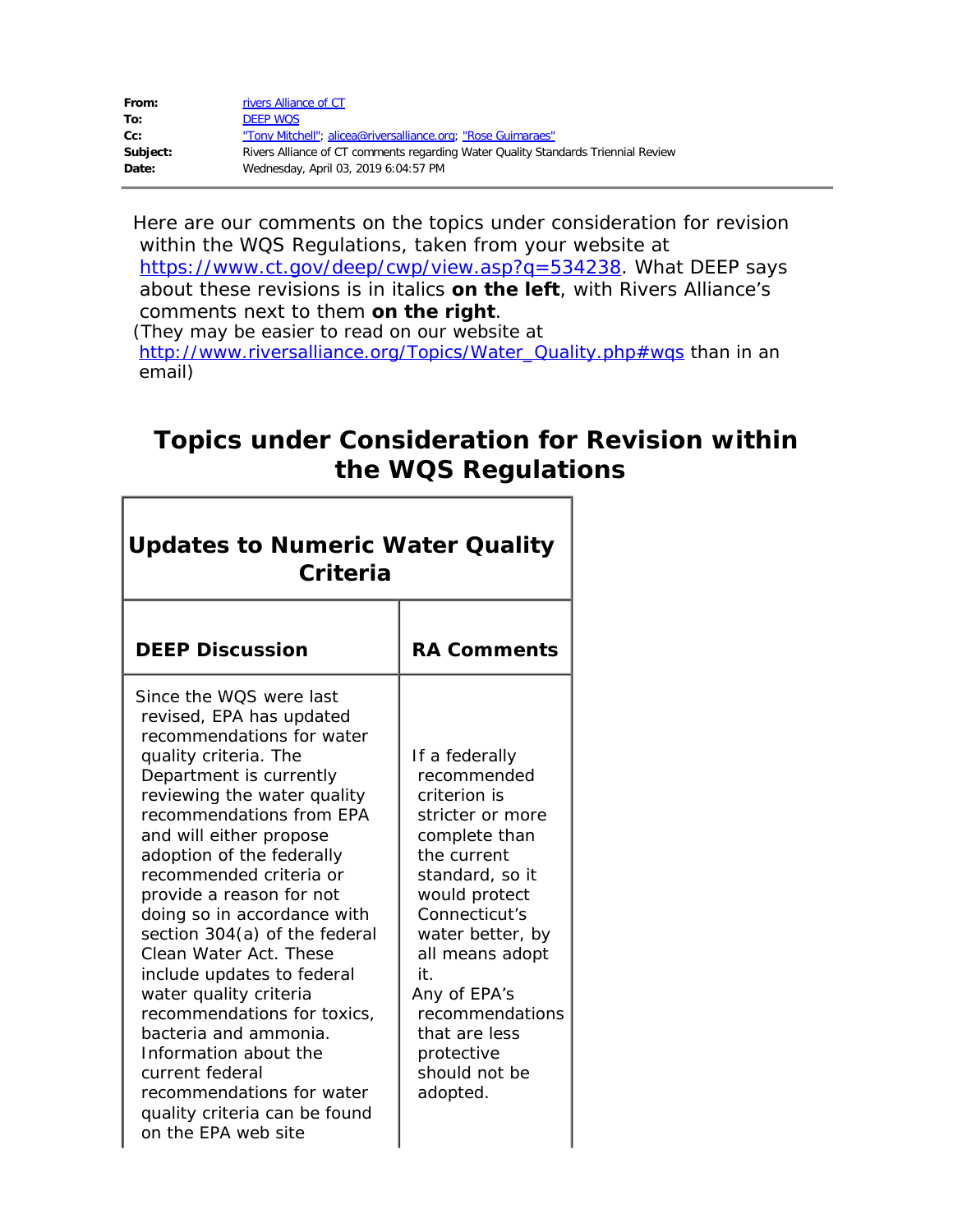## **Revise the Low Flow Statistic Applicable to Fresh Waters**

| <b>DEEP Discussion</b>                                                                                                                                                                                                                                                                                                                                                                                                                                                                                                                                                                                                                                                                                          | <b>RA Comments</b>                                                                                                                                                                                                                                                                                                                                                                                                                                      |  |  |
|-----------------------------------------------------------------------------------------------------------------------------------------------------------------------------------------------------------------------------------------------------------------------------------------------------------------------------------------------------------------------------------------------------------------------------------------------------------------------------------------------------------------------------------------------------------------------------------------------------------------------------------------------------------------------------------------------------------------|---------------------------------------------------------------------------------------------------------------------------------------------------------------------------------------------------------------------------------------------------------------------------------------------------------------------------------------------------------------------------------------------------------------------------------------------------------|--|--|
| The 7010 flow is currently<br>identified as the low flow<br>condition in freshwater<br>rivers and streams. The<br>Department intends to<br>recommend changing the<br>low flow statistic for fresh<br>waters from the 7010 flow<br>to the Q99 flow. The Q99<br>flow represents the daily<br>low flow rate that is<br>expected to occur<br>approximately 1% of the<br>time. For daily stream<br>flows, the Q99 flow is<br>roughly equivalent to the<br>7010. The benefit of using<br>the O99 flow is that<br>information on Q99 flows<br>for waterbodies in<br>Connecticut is easily<br>accessible through<br>the USGS StreamStats web<br>site for all locations, not<br>just those served by<br>gaging stations. | Because the US<br>Geological Survey<br>Stream Stats is<br>being used by<br>more and more<br>people every year,<br><b>Rivers Alliance</b><br>agrees with this<br>change.<br>But will DEEP use a<br>river's annual Q99,<br>as in its power-<br>point presentation,<br>or seasonal or<br>monthly Q99s (as<br>used in the<br>Streamflow<br>Regulations) ? We<br>urge DEEP to use<br>the Q99 for<br>whatever time<br>period will best<br>protect that river. |  |  |
| <b>Extended Disinfection Period</b>                                                                                                                                                                                                                                                                                                                                                                                                                                                                                                                                                                                                                                                                             |                                                                                                                                                                                                                                                                                                                                                                                                                                                         |  |  |
| <b>DEEP Discussion</b>                                                                                                                                                                                                                                                                                                                                                                                                                                                                                                                                                                                                                                                                                          | <b>RA Comments</b>                                                                                                                                                                                                                                                                                                                                                                                                                                      |  |  |
| The current Water Quality<br>Standards contain<br>requirements for<br>disinfection of treated                                                                                                                                                                                                                                                                                                                                                                                                                                                                                                                                                                                                                   |                                                                                                                                                                                                                                                                                                                                                                                                                                                         |  |  |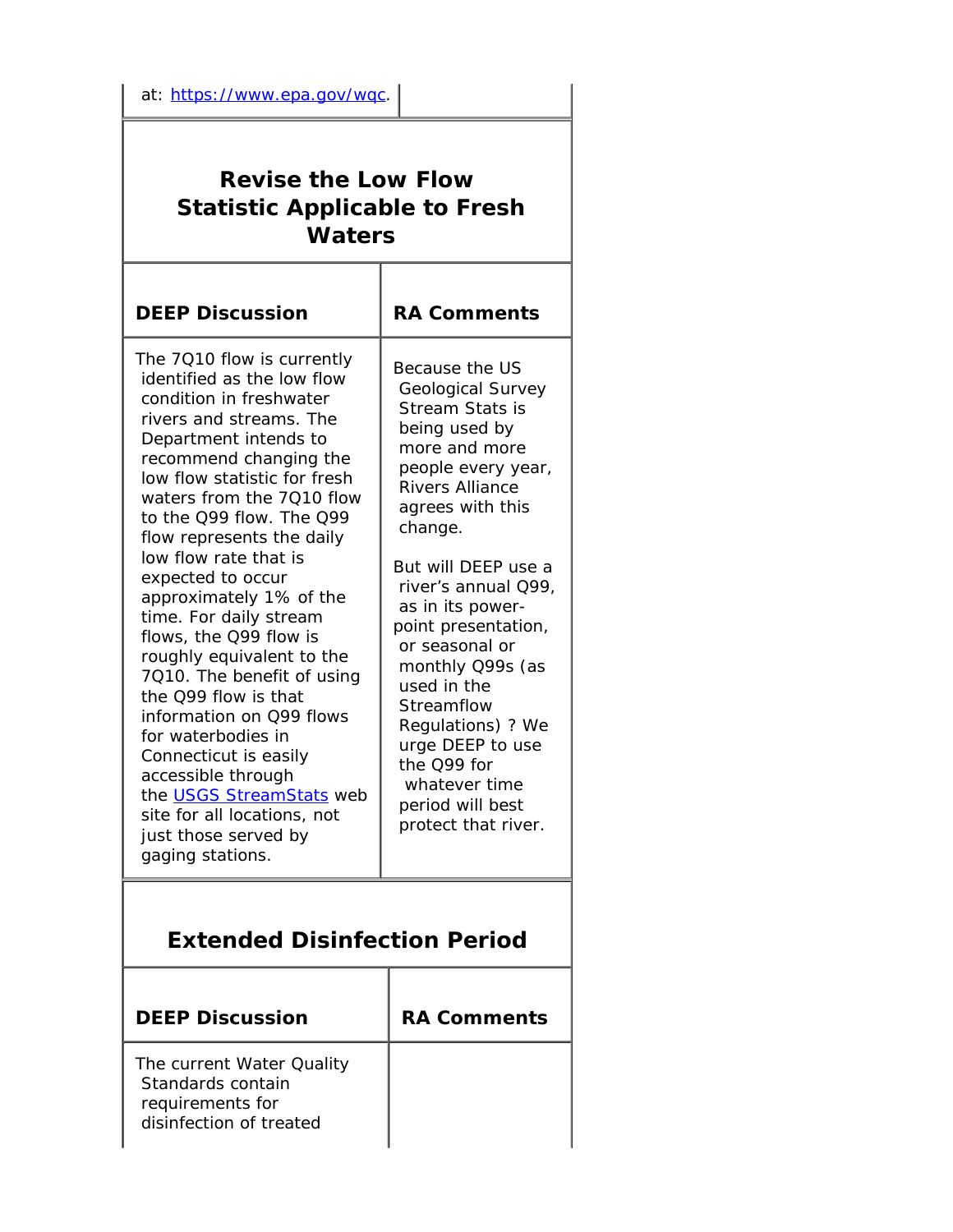*sewage discharge to surface waters at section 22a-426- 4(a)(9)(E) of the regulations. This section requires continuous disinfection for all sewage treatment plants located south of Interstate Highway I-95. Disinfection is currently required for all sewage treatment plants north of Interstate Highway I-95 from May 1 to October 1, unless an alternative schedule, including continuous disinfection, is approved to protect those using the waterbody. Based on public comments which identified contact recreational activities within Connecticut that occur outside the current disinfection period, the Department intends to propose an extension of the disinfection period for all sewage treatment plants located north of Highway I-95 to include the period from April 1 through November 1, unless an alternative schedule, including continuous disinfection, is approved to protect those using the waterbody.* **Define Highest Attainable Use DEEP Dis** 

**Recent revi** *federal* reg *pertaining Quality Standards (40 CFR 131.3(m) and*

Of course the disinfection period should extended. We want people to be safe on and in our rivers all the time.

*"…unless an alternative schedule, including continuous disinfection, is approved to protect those using the waterbody."* Does this mean that people who use a river when effluent is not being disinfected should let DEEP know?

We hope however that non-chlorine disinfection will be required whenever possible.

| scussion  | <b>RA Comments</b>                                           |  |
|-----------|--------------------------------------------------------------|--|
| isions to | "Highest Attainable<br>Use is evaluated<br>during a study of |  |
| qulations | how a waterbody is                                           |  |
| to Water  | used"                                                        |  |

This has the potential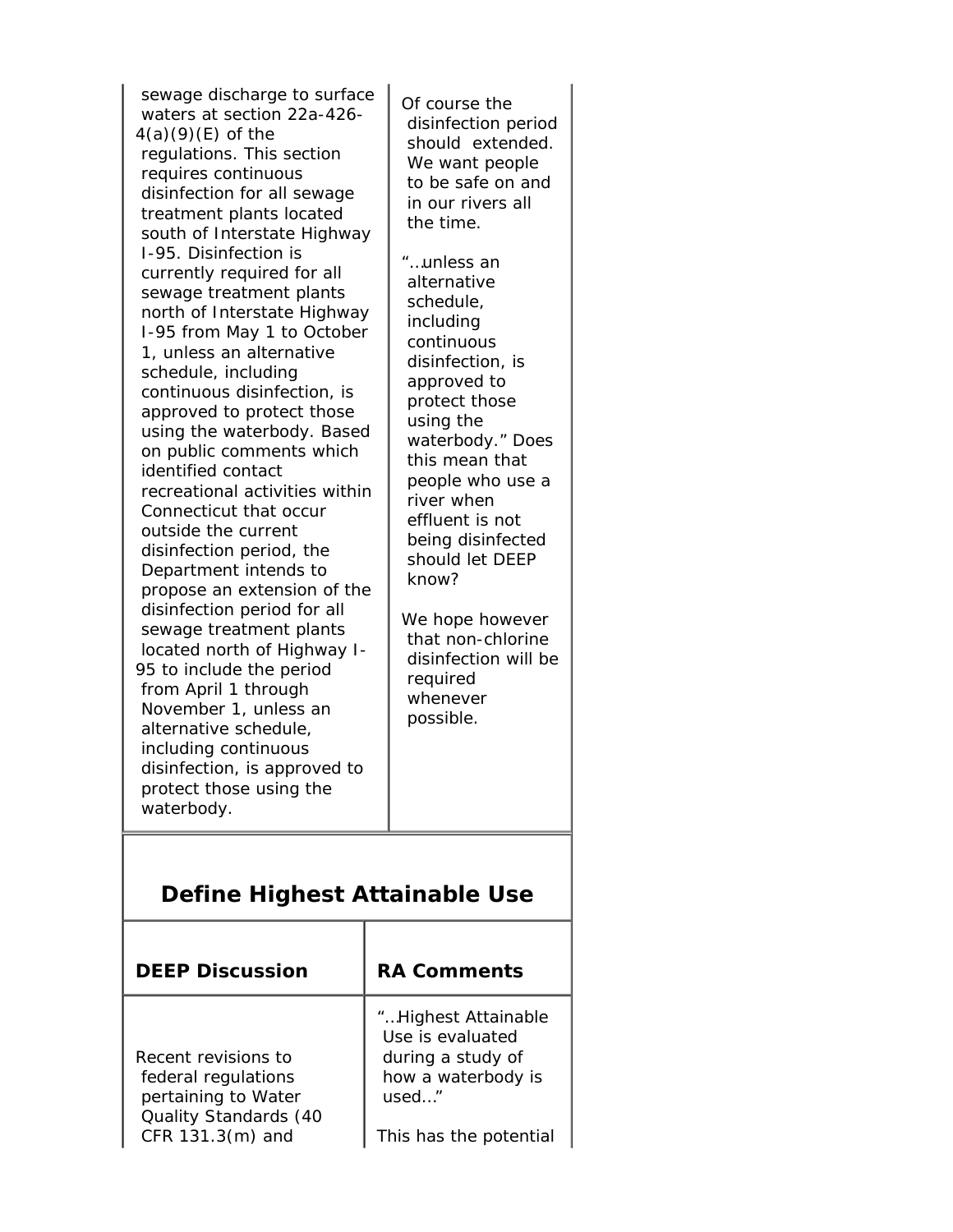*131.10(g)) have included a new term, Highest Attainable Use. The Highest Attainable Use is evaluated during a study of how a waterbody is used and pertains to identifying the highest use level for a waterbody should environmental conditions permanently preclude certain uses of that resource. The Department is reviewing the recently revised federal regulations and anticipates proposing language to insure consistency with these federal requirements*.

 to eliminate improvement of polluted waterways. People stay away from rivers they know are polluted by unpermitted or permitted effluents. This means those rivers will not be used for any higher use during a study. If Connecticut DEEP is mandated by the federal government to revise Highest Attainable Use to mean only what its use is now, maybe we need to address this at the federal level.

| <b>DEEP Discussion</b>                                                                                                                                                                                                                                                                                                                                                                                                                                                                                                                                                                                                | <b>RA Comments</b>                                                                                                                                                                                                                                                                                                                                                                 |  |
|-----------------------------------------------------------------------------------------------------------------------------------------------------------------------------------------------------------------------------------------------------------------------------------------------------------------------------------------------------------------------------------------------------------------------------------------------------------------------------------------------------------------------------------------------------------------------------------------------------------------------|------------------------------------------------------------------------------------------------------------------------------------------------------------------------------------------------------------------------------------------------------------------------------------------------------------------------------------------------------------------------------------|--|
| Water quality in a<br>particular section of a<br>waterbody maybe affected<br>by activities in the<br>upstream watershed<br>which contribute<br>pollutants to the<br>waterbody that are then<br>transported downstream,<br>affecting water quality in<br>that downstream portion<br>of the waterbody. The<br>Clean Water Act requires<br>consideration of these<br><i>impacts on downstream</i><br>waters when addressing<br>water quality concerns.<br>The Department believes<br>that this concept is<br>currently included within<br>the WQS but is reviewing<br>federal recommendations<br>and may propose changes | At first glance, this<br>concept seems fine<br>Of course pollution<br>should not be<br>allowed that would<br>degrade<br>downstream<br>segments of that<br>water body.<br>But this concept<br>should not be used<br>to imply that a<br>lowered standard<br>for water quality<br>can be used for an<br>upstream segment<br>where water quality<br>is already degraded<br>downstream. |  |

## **Downstream Protection**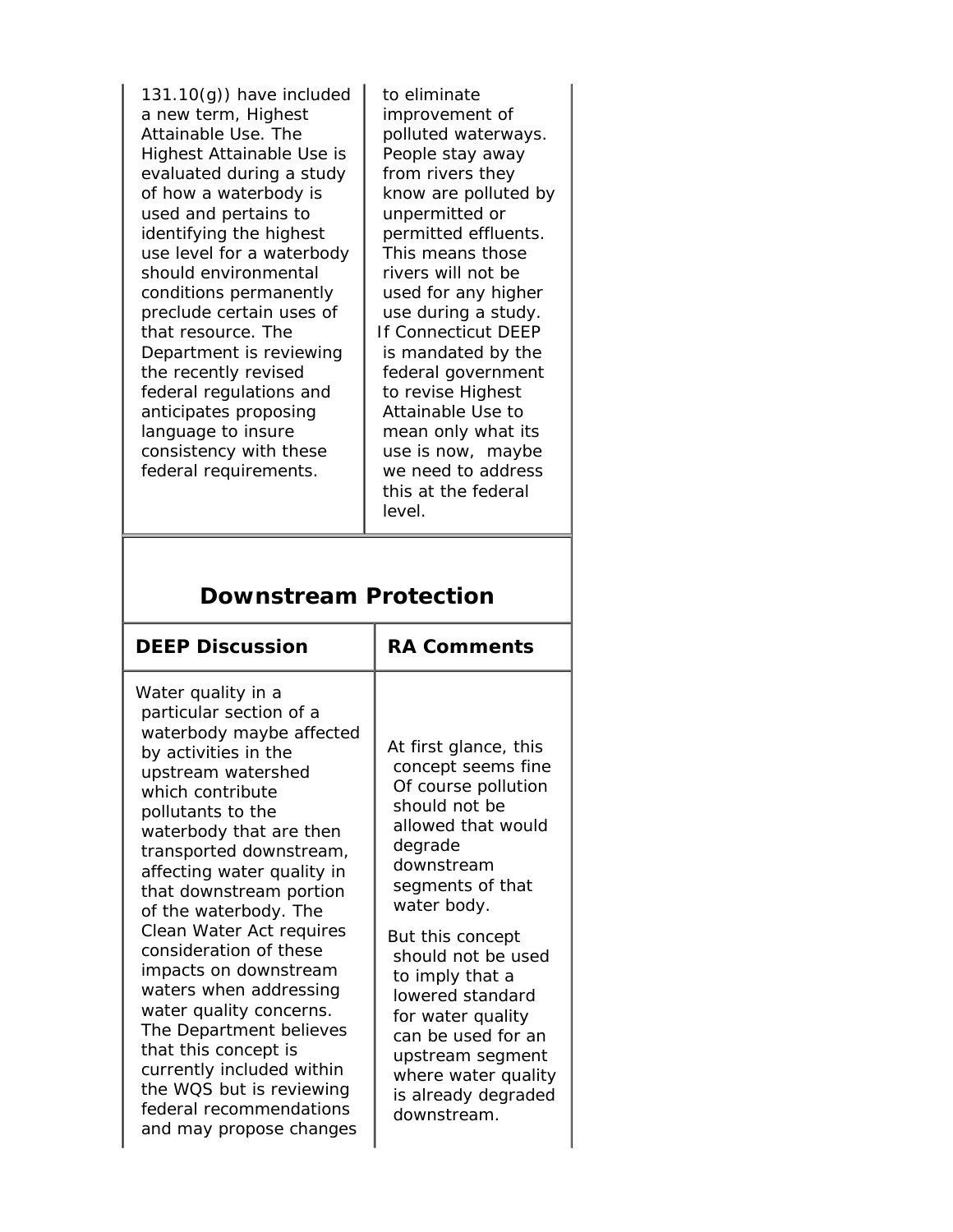| to the regulations for<br>clarification, as needed.                                                                                                                                                                                                                                                                                                                                                           |                                                                                                                                                                                                                                                                                                                                                                                                                                                                                                                                                                                                                                                                                                                                                                                                                                                                                                                         |  |  |  |
|---------------------------------------------------------------------------------------------------------------------------------------------------------------------------------------------------------------------------------------------------------------------------------------------------------------------------------------------------------------------------------------------------------------|-------------------------------------------------------------------------------------------------------------------------------------------------------------------------------------------------------------------------------------------------------------------------------------------------------------------------------------------------------------------------------------------------------------------------------------------------------------------------------------------------------------------------------------------------------------------------------------------------------------------------------------------------------------------------------------------------------------------------------------------------------------------------------------------------------------------------------------------------------------------------------------------------------------------------|--|--|--|
| <b>Water Quality Classification Maps</b>                                                                                                                                                                                                                                                                                                                                                                      |                                                                                                                                                                                                                                                                                                                                                                                                                                                                                                                                                                                                                                                                                                                                                                                                                                                                                                                         |  |  |  |
| <b>DEEP Discussion</b>                                                                                                                                                                                                                                                                                                                                                                                        | <b>RA Comments</b>                                                                                                                                                                                                                                                                                                                                                                                                                                                                                                                                                                                                                                                                                                                                                                                                                                                                                                      |  |  |  |
| The Department is<br>evaluating the need to<br>make changes in<br>order to reconcile the<br>water quality<br>classification<br>designation with<br>shellfishing<br>classification for<br>specific water quality<br>segments, as needed.<br>Additionally, the<br>Department expects<br>to update ground<br>water classification<br>designations for<br>consistency with<br><b>Aquifer Protection</b><br>Areas. | Yes. Aquifer Protection<br>Areas should have the<br>appropriate<br>groundwater<br>designation. But since<br>some public water<br>supply wells and their<br>recharge areas are<br>immediately adjacent to<br>rivers, shouldn't the<br>upstream river<br>segments also be<br>classified as A or as<br>having the goal of being<br>Α.<br>Shellfisheries are<br>important to the state's<br>economy and require as<br>much clean water as<br>possible. All existing<br>and potential<br>shellfisheries should<br>have an SA<br>classification or a goal<br>of SA.<br>General comment.<br>Water-quality policy<br>and related<br>designations are<br>unclear in some cases<br>due to the loss of the<br>slash-goal<br>designations. For<br>example, if there has<br>been a successful<br>shellfishery in a given<br>location from 1950 to<br>2017, in SA water;<br>but<br>the fishery has closed,<br>and the water is now of |  |  |  |